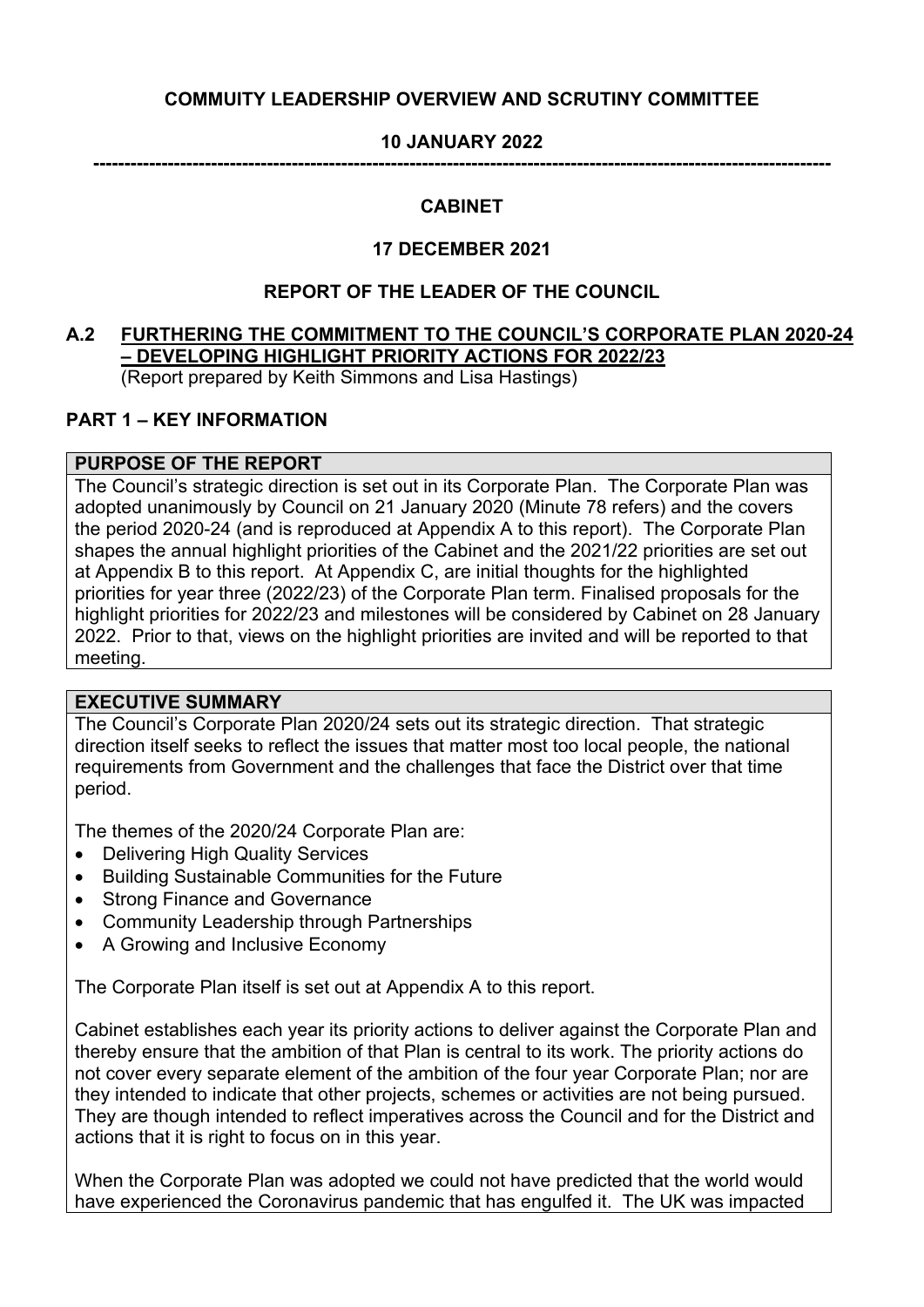as most, if not all, countries globally have been impacted by the pandemic. It is in the face of the pandemic that this Council has responded to the particular challenges that emerged. While that has impacted on the work of the Council, including individual schemes, activities and projects, progress against the Corporate Plan priorities has continued.

The highlight priorities for 2021/22 are set out at Appendix B for reference purposes only.

As we look forward to year three of the Corporate Plan 2020-24, the following highlights of successes across the first year years of the Plan are noteworthy:

It is against this backdrop that the Cabinet intends to make further steps to deliver the intentions of the Corporate Plan.

The initial highlight priorities for 2022/23 has been prepared following consultation with individual Portfolio Holders and the Leader of the Council and this are set out at Appendix C to this report for consideration.

## **RECOMMENDATION(S)**

- **(a) That Cabinet approves the initial highlight priorities for 2022/23, as set out at Appendix C to this report, for consultation;**
- **(b) that all Councillors, other partners and the public be invited to consider the initial priorities referred to in (a) above; and**
- **(c) that the outcome of the consultation referred to in (b) above be reported to Cabinet on 28 January 2022 in order that Cabinet can formally adopt its finalised key priority actions for 2022/23.**

# **PART 2 – IMPLICATIONS OF THE DECISION**

## **DELIVERING PRIORITIES**

The initial highlight priorities set out at Appendix A seeks to deliver in the year 2022/23 on the ambitions of the four year Corporate Plan. Other actions in 2022/23 will also be undertaken as the Council applies the strategic direction of the Corporate Plan to its work overall. In addition, Cabinet will establish a further set of key actions for 2023/24 to advance further achievements against the Corporate Plan.

# **FINANCE, OTHER RESOURCES AND RISK**

The initial highlight priorities set out at Appendix A includes the delivery of the financial savings target within the Medium Term Financial Strategy. In considering all matters, it is vital that the balance of resources can be accommodated by this Council and that it does not put further strain on the Council being able to balance its budget each year.

A key risk as Cabinet prepares its highlight priorities for 2022/23 is the continuing impact of the Covid-19 pandemic and the measures to address the pandemic. These risks will need to be assessed in a dynamic way as the situation develops over time. There may yet be further work for the Council to achieve, such as new grant schemes, as there has been in 2020/21 and 2021/22 and this too will impact on the capacity of the Council to achieve the Cabinet's adopted highlight priorities.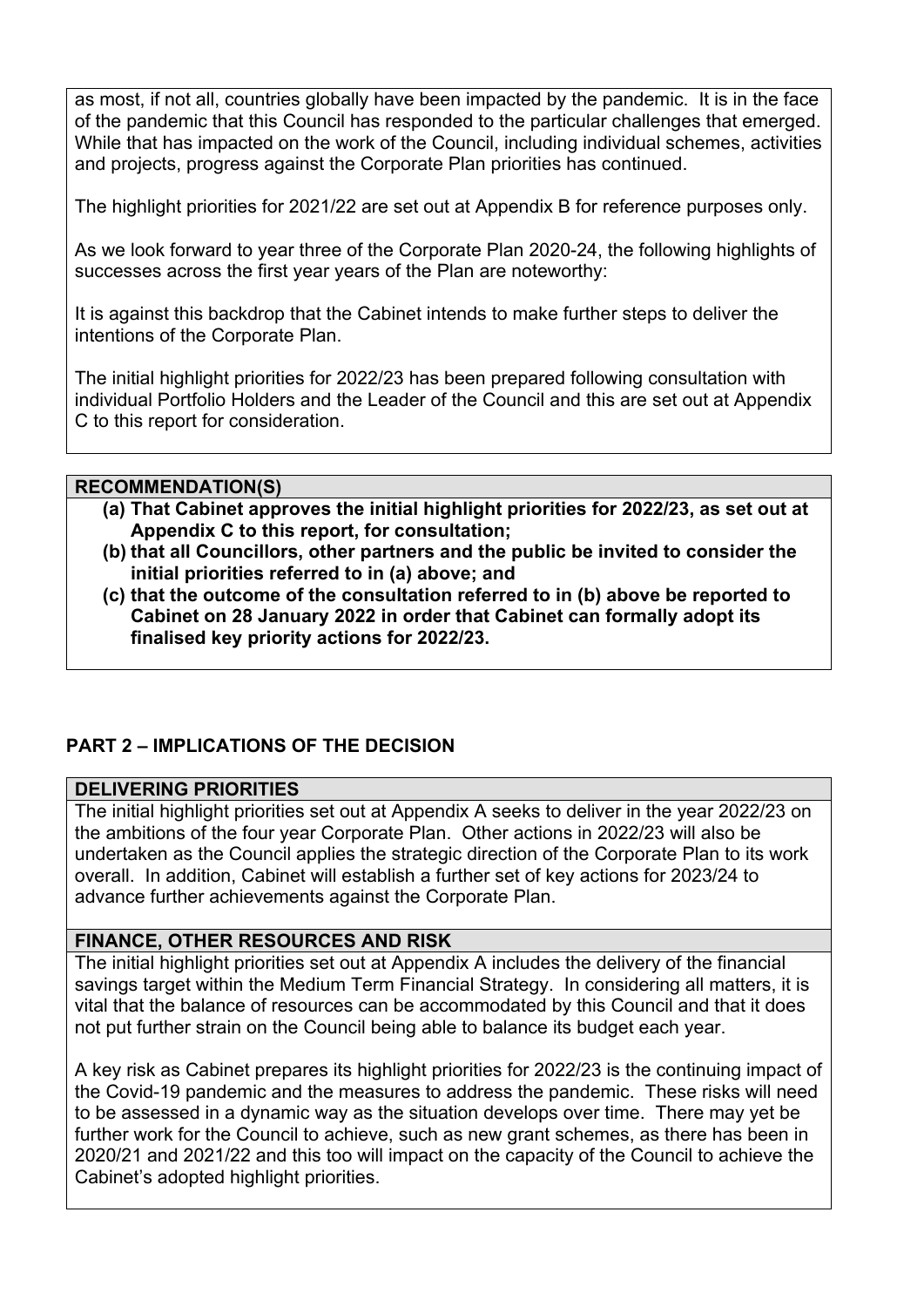## **LEGAL**

The legal implications of individual actions will be assessed when they are brought forward for formal decisions to be made.

## **OTHER IMPLICATIONS**

**Consideration has been given to the implications of the proposed decision in respect of the following and any significant issues are set out below.**

**Crime and Disorder / Equality and Diversity / Health Inequalities / Area or Ward affected / Consultation/Public Engagement.**

In preparing this report, due regard has been given to the likely effect of the exercise of the Council's functions on, and the need to do all that it reasonably can to prevent, crime and disorder in its area. In addition, due consideration has been given to the District Council's statutory Equality Duty to eliminate unlawful discrimination, advance equality of opportunity and foster good relations, as set out in Section 149(1) of the Equality Act 2010.

# **PART 3 – SUPPORTING INFORMATION**

## **BACKGROUND**

The development of the Cabinet's annual highlight priorities in support of the Corporate Plan ambition, and the reporting on them, follows the rhythm set out below:

- 1. Initial draft proposals for the Highlight Priorities for the following financial year will be considered at the meeting of Cabinet that also considers the Initial budget for the Council for the same year (in December).
- 2. The initial proposals will be subject to consultation; including Overview and Scrutiny Committees.
- 3. The outcome of consultation and finalised proposals for the Annual Highlight Priorities for the following financial year will be considered at the meeting of the Cabinet that also considers the draft budget for the Council for that same year (at the end of January). This will include Quarter 3 report on performance against the Annual Key Priority Actions for the current year.
- 4. Following the adoption of the Annual Key Priority Actions, the performance triggers will be built into the performance monitoring system of the Council based on the milestones approved as part of those Priority Actions.
- 5. Officers will report to the relevant Portfolio Holder on delivery of the Priority Actions and Portfolio Holders will determine, by exception, if issues need to be reported to Cabinet throughout the year.
- 6. Each quarter, a summary report on delivery against all of the Cabinet's Annual Key Priority Areas for the year will be reported to Portfolio Holders and then published as part of the Council's transparency data. Overview and Scrutiny Committee members may then identify specific key actions where there is performance against relevant milestones that should be subject to further enquiry and these may then be referred to the next relevant meeting of the Committee.
- 7. A half-yearly report on performance against the Annual Key Priority Actions will be submitted to the relevant Cabinet Meeting (in October). This not only enables